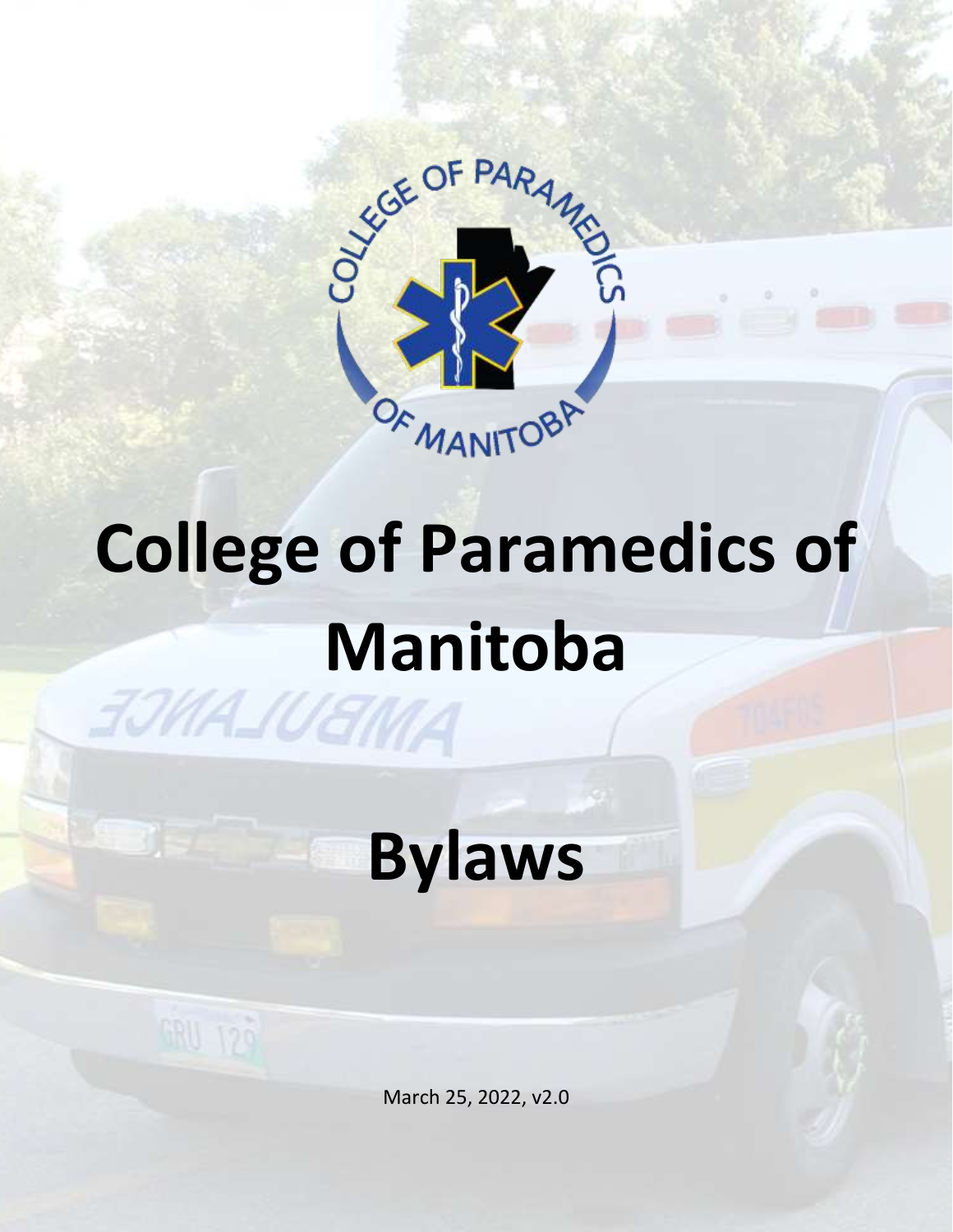

# **TABLE OF CONTENTS**

| Part 1 | <b>Definitions</b>           | Page 3  |
|--------|------------------------------|---------|
| Part 2 | Governance                   | Page 4  |
| Part 3 | Committees                   | Page 8  |
| Part 4 | <b>Meetings &amp; Voting</b> | Page 10 |
| Part 5 | Registration & Regulation    | Page 14 |
| Part 6 | Administration               | Page 17 |
| Part 7 | General                      | Page 20 |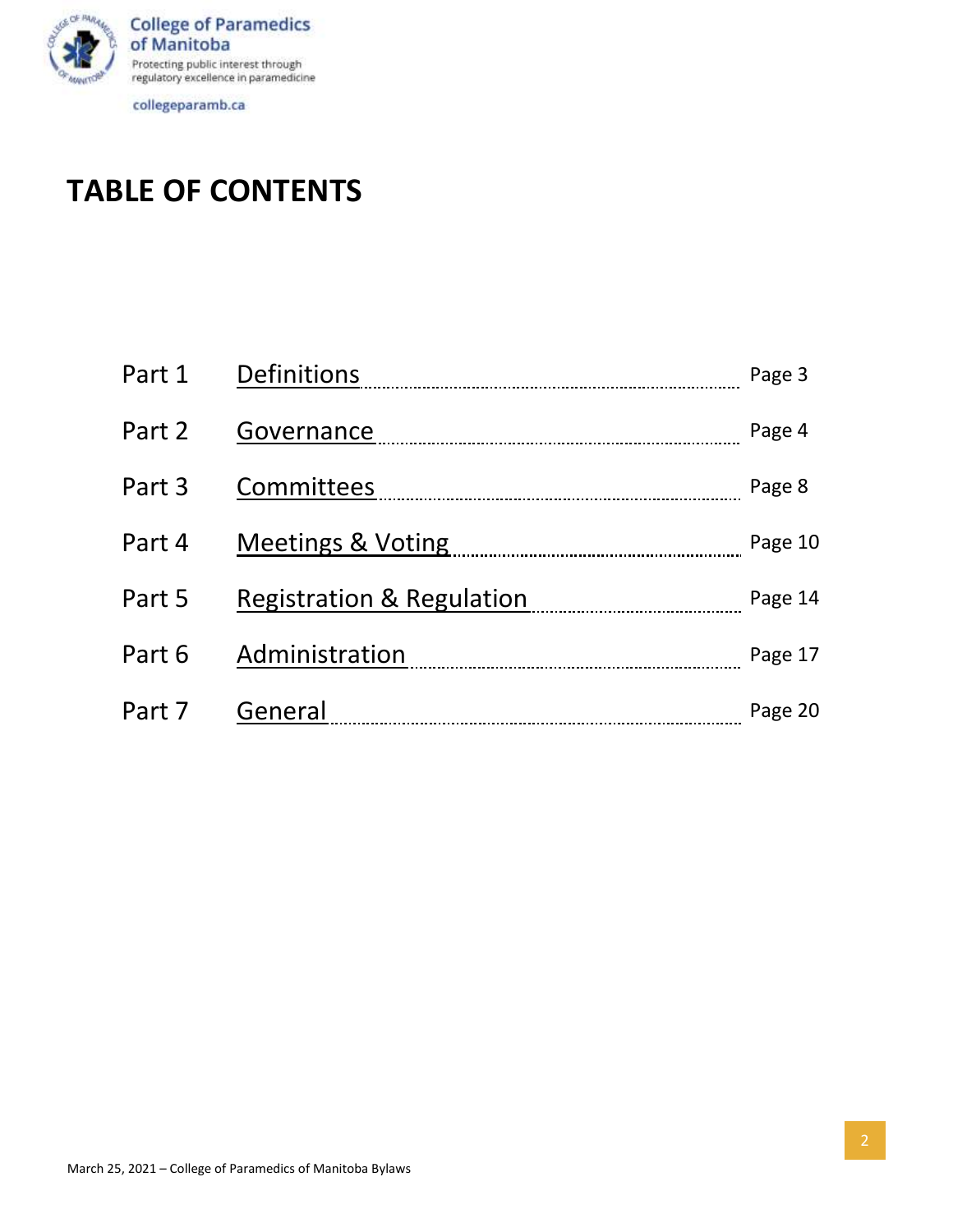

# **PART 1 – DEFINITIONS**

<span id="page-2-0"></span>

| Act:                  | means The Regulated Health Professions Act                                                                                                                                            |  |
|-----------------------|---------------------------------------------------------------------------------------------------------------------------------------------------------------------------------------|--|
| College:              | means the college of a regulated health profession that is continued or established by<br>a regulation under subsection 8(b) of the Act                                               |  |
| <b>Good Standing:</b> | means that the registrant has a current certificate of practice and in the case of a<br>retired or non-practising member, has met all conditions for registration renewal             |  |
| Member:               | means a regulated member and a regulated associate member except where<br>otherwise stated or when referring to a member of a council, board, committee, or<br>the advisory committee |  |
| <b>Minister:</b>      | means the Minister of Health, Seniors and Active Living, or its successor department                                                                                                  |  |
| Registrar:            | means an individual appointed under section 23 as the registrar for the College                                                                                                       |  |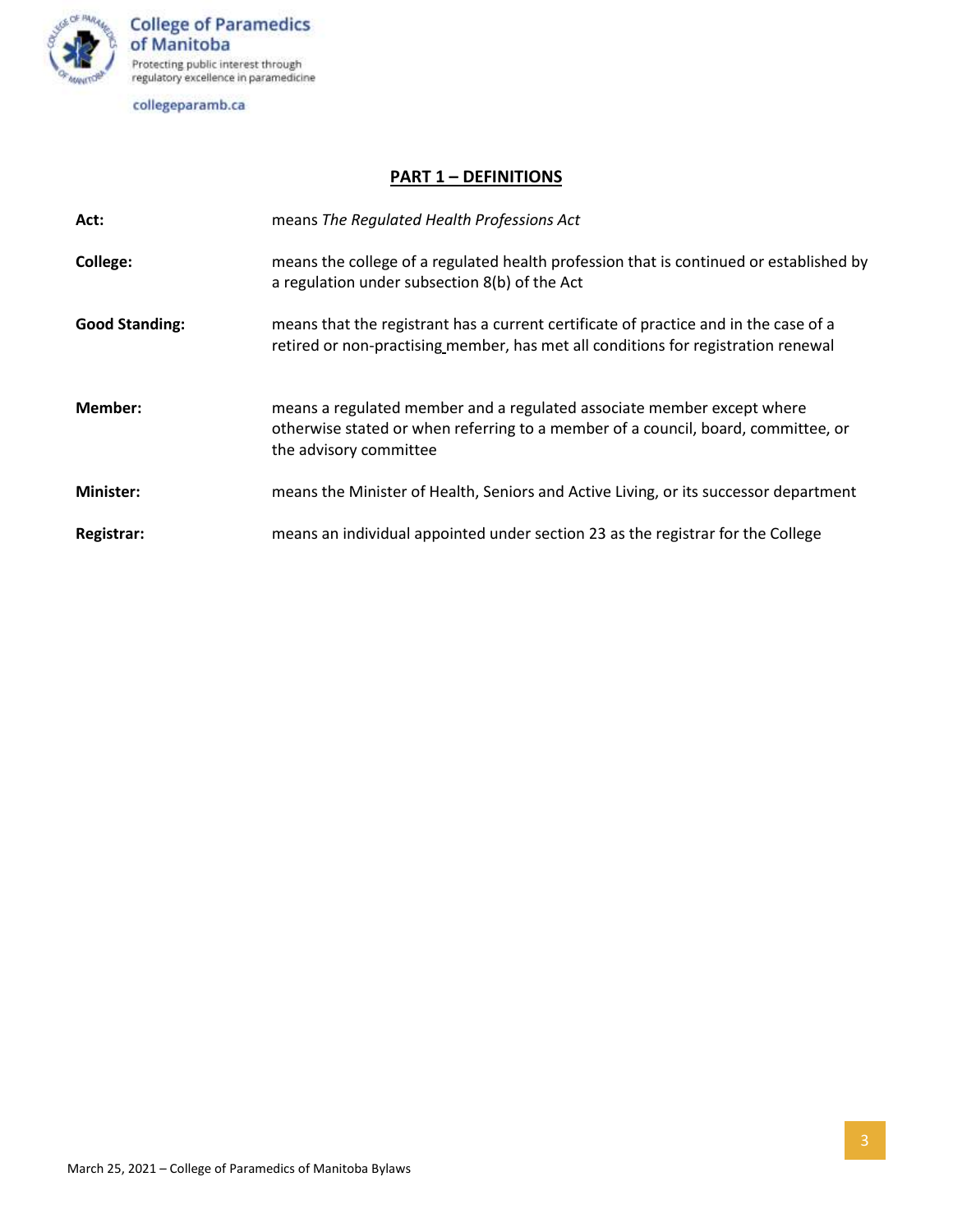

# **PART 2 – GOVERNANCE**

# <span id="page-3-0"></span>**Council Members**

- **2.1** The Council of the College shall be comprised of:
	- (a) seven members of the College selected in accordance with these bylaws and Council governance policies; and
	- (b) four public representatives appointed by the Minister, or the Council's Appointments Committee, as may be permitted by the Minister in accordance with sub-sections 13(2), and 13(3) of the Act.

# **Competency Based Election of Members to the Council**

- **2.2** The procedure for the election of members of the College to the Council must comply with the College's governance policies and these bylaws, and is established as follows:
	- (a) filling of Council vacancies will be conducted under the authority of the Council's Public Advisory Committee.
	- (b) the Public Advisory Committee shall cause a Notice of Election to be posted electronically on the College website and issued by email to all members in November of each year, if needed the notice will include:
		- (i) the vacant Council positions eligible for election;
		- (ii) the application procedures;
		- (iii) the closing date for receipt of applications;
		- (iv) the competency-based election guidelines; and,
		- (v) the closing dates for application;
		- (vi) the date of the election; and,
	- (c) all forms and supporting documents are to be completed and filed with the College prior to the application closing date.

# **Criteria for candidacy for member of the Council**

- **2.3** Any practising, non-practising or retired member is eligible for election to the Council if they:
	- (a) have been a resident of Manitoba for at least six months prior to the date of their application submission;
	- (b) are currently a member in good standing with the College;

# **Residence**

**2.4** Where a member works in Manitoba, but resides outside of Manitoba, the member's work address is deemed to be the member's address and residence for the purposes of determining the member's eligibility to seek election to the Council.

#### **Vacancies**

**2.5** In the event that a paramedic member vacancy on the Council occurs through resignation, removal, and termination by the Council, or by death, the Council may fill the vacancy by appointing a person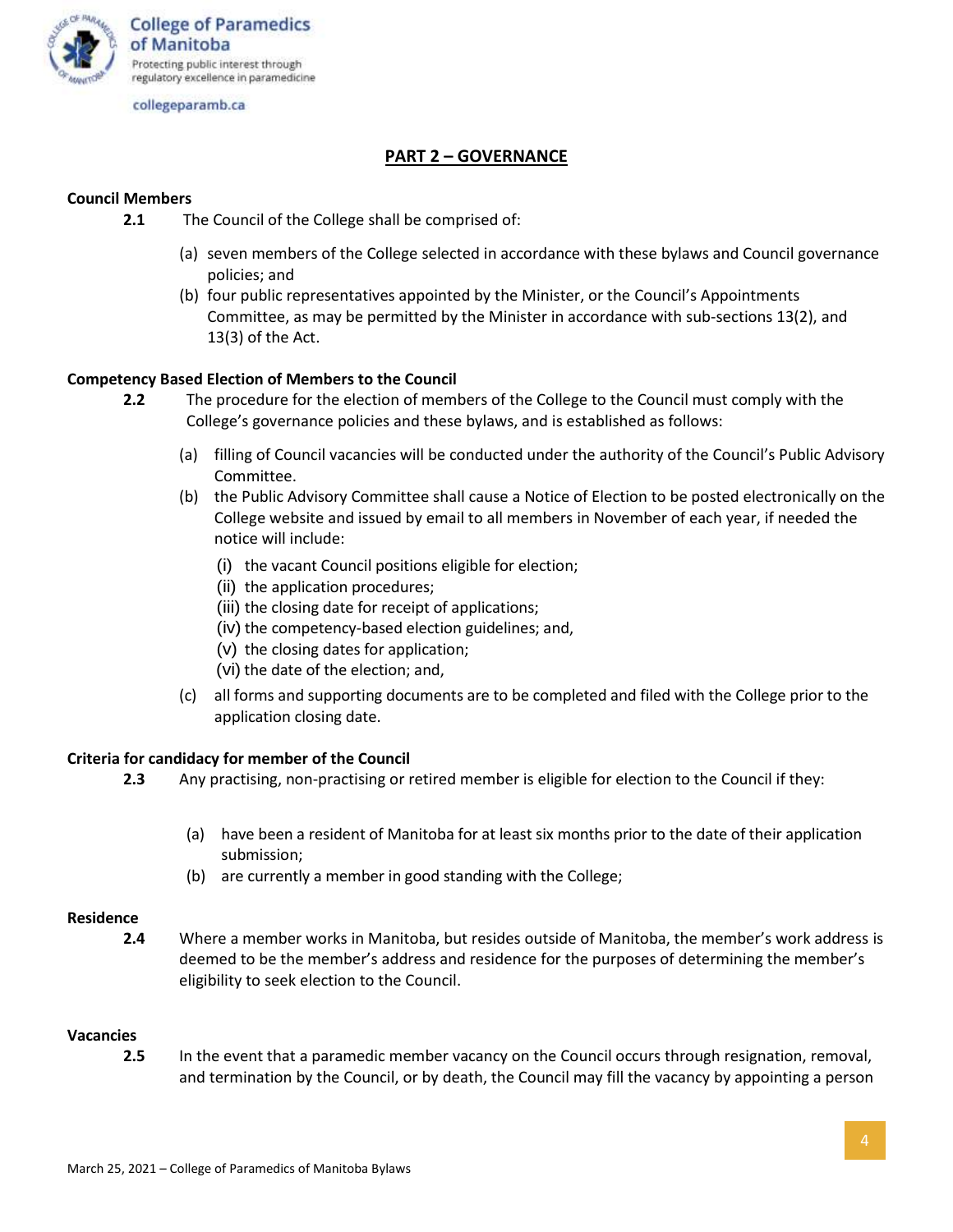

to complete the unexpired term if less than 6 months remains in the term. The election process must maintain the required number and composition of the Council.

- **2.6** Where there is greater than six months remaining in the term of a vacant paramedic member of Council, the position will be filled by following the Competency Based Election model as described in the bylaws and in Council governance policies. The election process must maintain the required number and composition of the Council.
- **2.7** Where a vacancy of a public representative occurs through resignation, removal, and termination by the Minister, or by death, the Chair will either: (a) contact the Department of Health, Seniors and Active Living (or its successor department) in writing requesting that the Minister appoint a public representative in accordance with the Act; or (b) direct the Appointments Committee to appoint a public representative, as may be permitted under subsections 13(3) and 22(2) of the Act.

# **Term of Office**

- **2.8** The following terms of office apply to Council members:
	- (a) For the first elected Council of the College, one-half of the vacant positions shall be elected for a term of up to three years as determined by Council policy, and the other one-half of the vacant positions shall be elected for a term of up to four years, and thereafter the term for each member of the College on the Council shall be a period of up to three years. The members of the College may put their name forward to be considered for subsequent terms of office in accordance with the Act and the Council governance policy on Competency-Based Elections. Members shall not serve more than 12 consecutive years on Council in accordance with subsection 14(2) of the Act
	- (b) public representatives shall be appointed by the Minister for a term of three years and may be re-appointed in accordance with the Act. Public members shall not serve more than 12 consecutive years on Council in accordance with sub-section 14(2) of the Act.

# **GENERAL DUTIES OF THE COUNCIL**

- **2.9** The Council shall manage and conduct the business affairs of the College and may exercise the rights, powers, and privileges of the College in the name of, and on behalf of, the College. In general, the duties of the Council shall include, but are not limited to, the following functions:
	- (a) fulfill the mandate of the College under section 10 of the Act;
	- (b) develop and sustain the College's mission and purpose in a manner that serves and protects the public interest;
	- (c) monitor and evaluate the College's functions, programs and services;
	- (d) ensure effective strategic planning to identify priorities, goals and methods;
	- (e) develop and conduct evaluation of organizational performance indicators;
	- (f) select and appoint persons to the executive committee;
	- (g) establish, monitor, and review the functioning of the College's committees;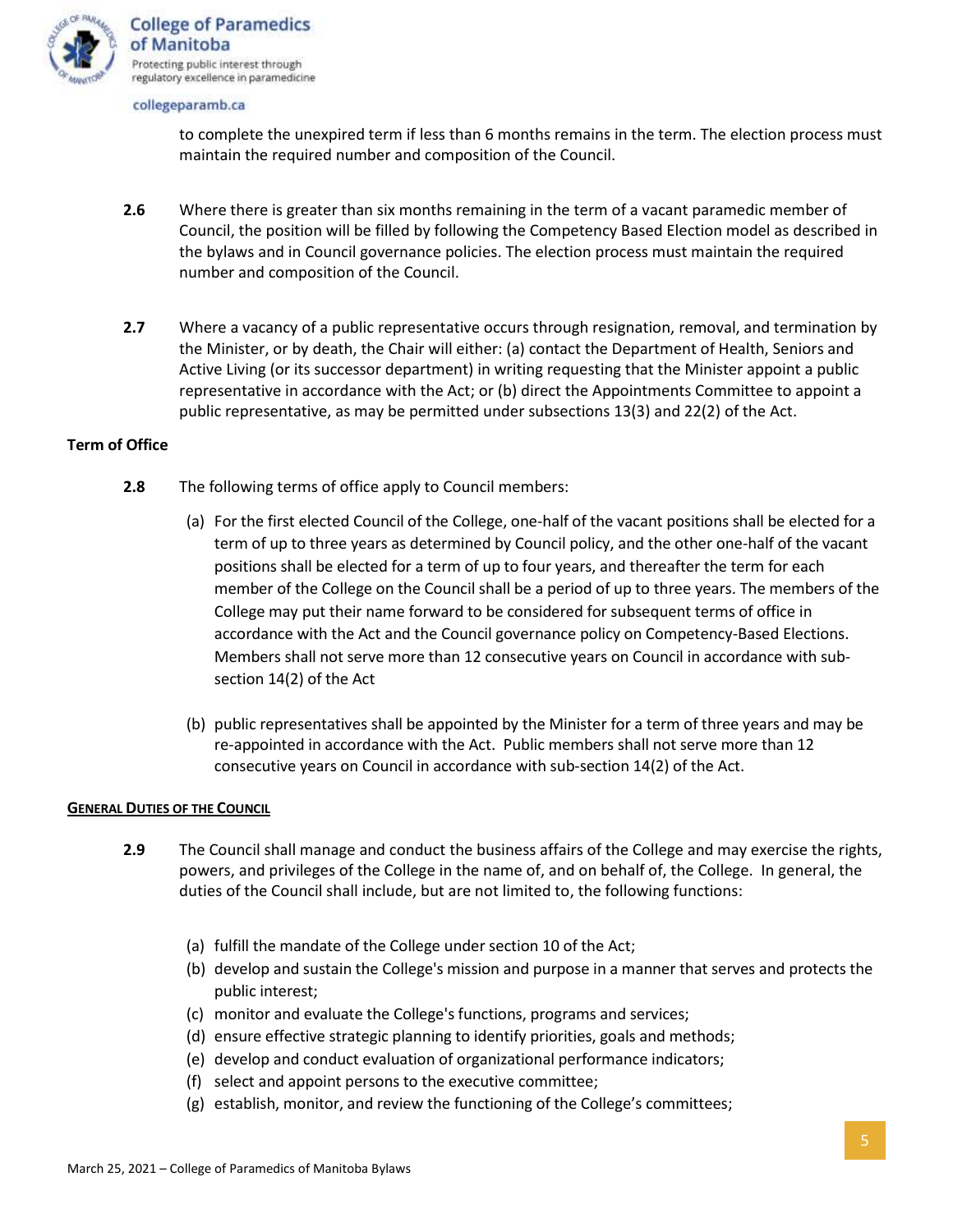

- (h) provide support and direction to the Registrar in conducting the work of the College;
- (i) ensure adequate material and fiscal resources for the operation of the College; and,
- (j) conduct an annual general meeting.

#### **POLICIES FOR THE COLLEGE**

**2.10** The Council shall, as required by the regulations or these bylaws, develop and approve policies for the College, and may develop and adopt other policies determined by the Council to be necessary for the College's affairs.

#### **MEETINGS OF COUNCIL**

**2.11** The Council shall meet at least five times a year.

# **DELEGATION OF POWERS**

- **2.12** A member may be removed from their position on the Council by a formal motion and two-thirds' affirmative vote by Council members who are present at a properly constituted Council meeting. Formal notice of the motion must be provided to persons on the Council at least 14 days in advance of the vote. A motion for termination may be based on, but is not limited to, any of the following:
	- (a) Council members may be considered to have abandoned their position if they have been absent for three consecutive meetings without an explanation acceptable to the Council;
	- (b) Council members who, in the opinion of the Council, have contravened the College's code of ethics and/or standards of practice; or
	- (c) Council members who, in the opinion of the Council, have been unable to fulfill their fiduciary and governance obligations in support of the Council and the College;
	- (d) Council members who are no longer in good standing; and,
	- (e) Council members who have breached their confidentiality obligations under section 140 of the Act or any policy of Council with respect to confidentiality.

# **RECOMMENDATION OF REMOVAL OF PUBLIC REPRESENTATIVE**

**2.13** Where the Council determines that a public representative appointed to Council by the Minister has acted in a manner referred to in section 2.12 of these bylaws, the Council shall notify the Minister and request the Council member's termination from the Council and that a replacement Council member be appointed.

# **OFFICERS OF THE COUNCIL**

**2.14** The College shall have a Chair, a Chair-Elect and a Treasurer, and may have such other officers as the Council determines from time to time.

2.14.1 The Chair and Chair-Elect and Treasurer shall be elected by the Council from amongst the Council members.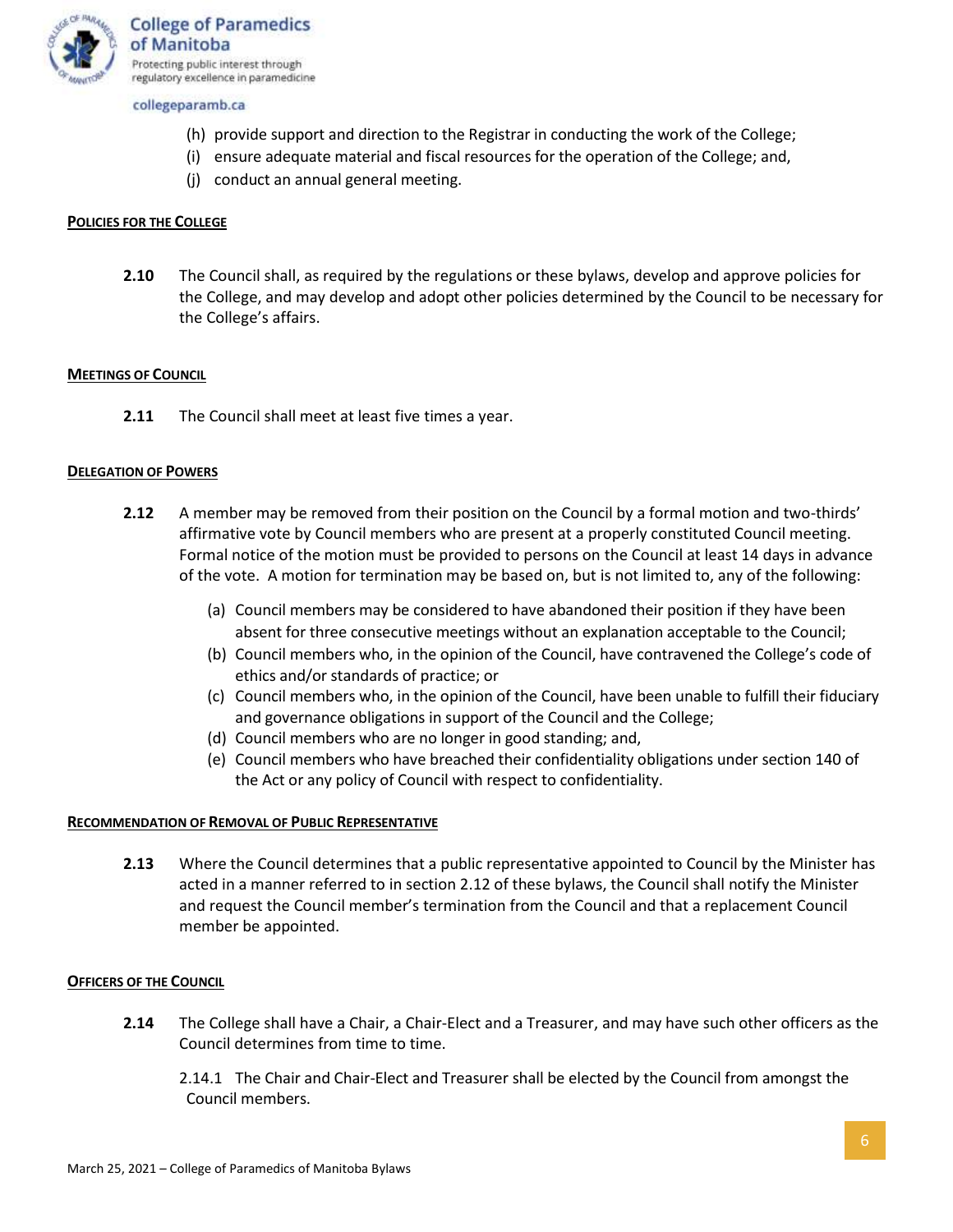

- 2.14.2 The term of office for the Chair and Chair-Elect is two years
- 2.14.3 The Chair and Chair-Elect shall only serve in that position for one term.
- 2.14.4 The Chair-Elect will assume the role of the Chair upon completion of the Chair's term of office.
- **2.15** The term of office for the Treasurer is three years

#### **SIGNING OFFICERS**

**2.16** The signing officers of the College shall be the Registrar and their designate, and/or any one of the Chair, Chair-Elect, or the Treasurer

#### **DUTIES OF THE OFFICERS**

**2.17** This section establishes the duties of the Chair, Chair-Elect, and Treasurer.

#### **CHAIR**

- 2.17.1 The Chair shall be elected by the Council. The duties of the Chair include, but are not limited to:
	- (a) presiding at all meetings of the Council, executive committee, special meetings, and all general meetings of the College;
	- (b) subject to the approval of the Council, appointing the chairpersons of Council committees whose selection is not otherwise specified in the bylaws;
	- (c) representing Council at meetings with government officials or other external stakeholders as required; and,
	- (d) assuming other duties as stipulated in the Council's governance policies.

# **CHAIR-ELECT**

- 2.17.2 The Chair-Elect shall be elected by the Council. The duties of the Chair-Elect include, but are not limited to:
	- (a) in the event of the absence, disability, or death of the Chair, fulfilling the duties of the Chair;
	- (b) acting as the chair of the governance committee ;
	- (c) being a member of the executive committee;
	- (d) providing leadership in the event a committee chair position is vacant until such time as the vacancy is filled by the Council;
	- (e) performing such other duties as may be requested by the Council or Chair; and,
	- (f) assuming other duties as stipulated in the College's governance policies.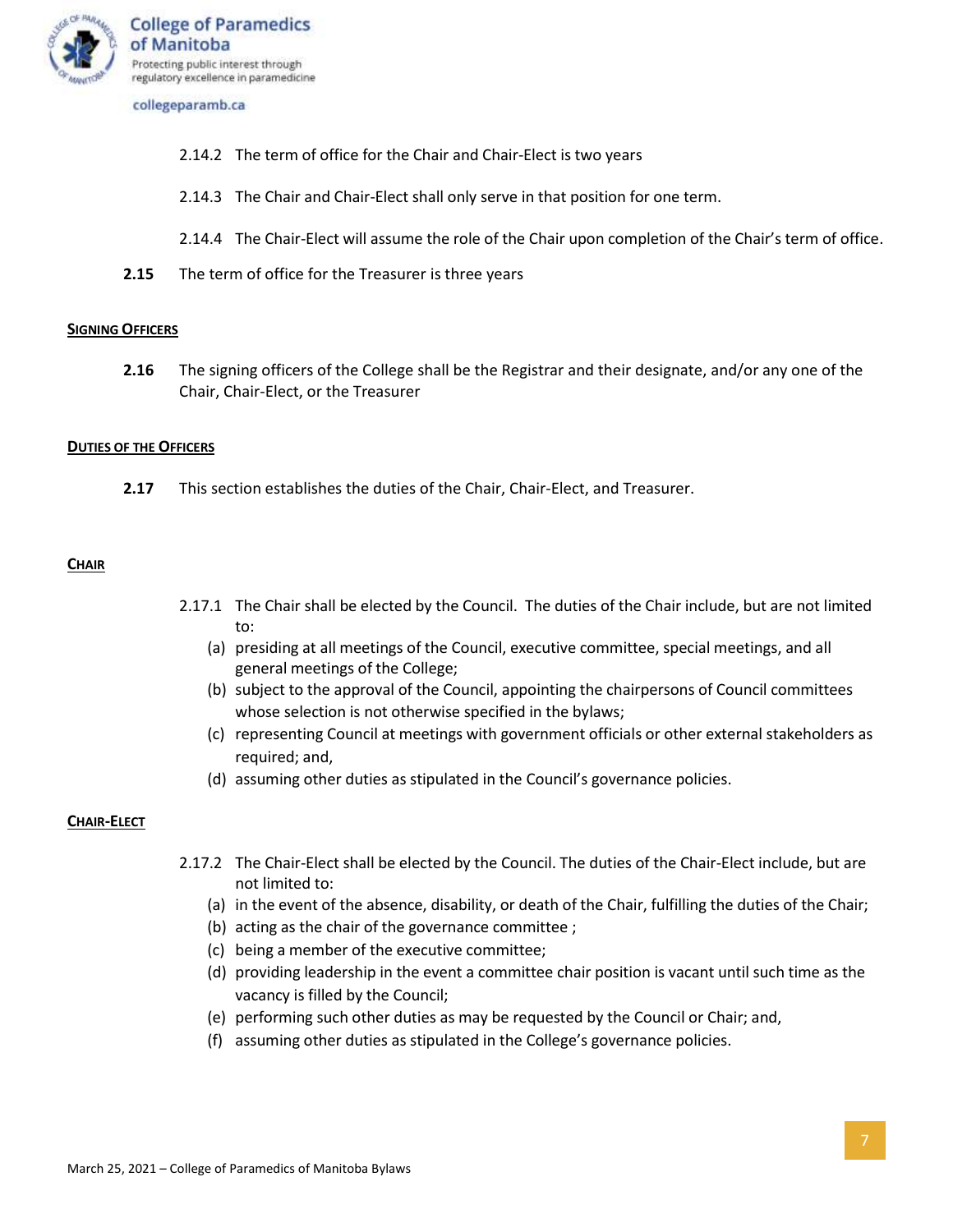

#### **TREASURER**

- 2.17.3 The Treasurer shall be appointed elected by the Council. The duties of the Treasurer include, but are not limited to:
	- (a) being a member of the executive committee;
	- (b) chairing the finance, audit, and risk committee;
	- (c) with the finance committee, reviewing the annual budget and presenting it to Council; and,
	- (d) assuming other duties as stipulated in the College's governance policies, or as requested by the Council.

#### **AUDITORS**

**2.18** A member of the Chartered Professional Accountants of Manitoba shall be appointed as the auditor by the Council.

# **LOCATION OF HEAD OFFICE AND FISCAL YEAR END**

- **2.19** The head office of the College shall be in Winnipeg, Manitoba.
- **2.20** The fiscal year of the College shall end on March 31 in each year.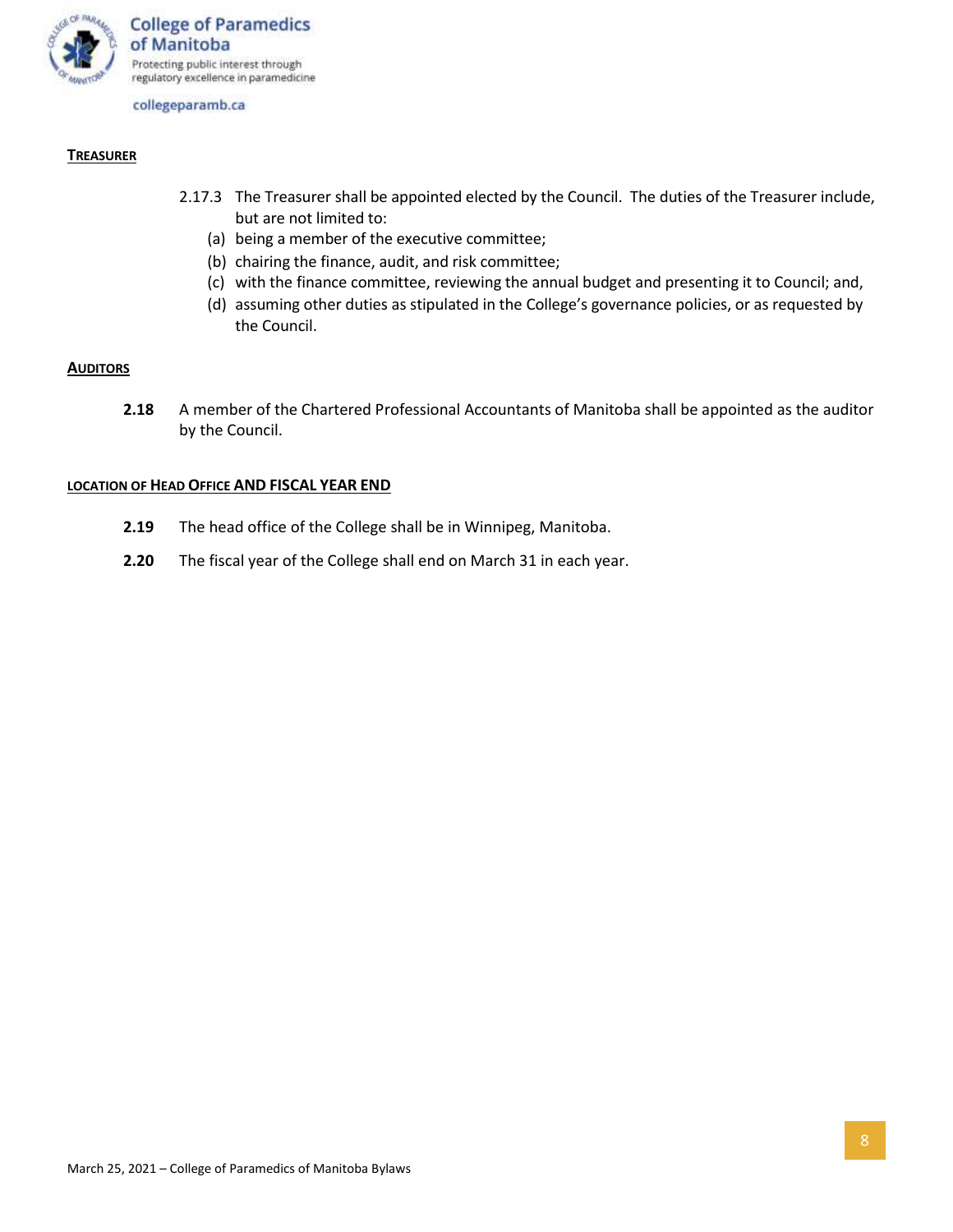

# **PART 3 – COMMITTEES**

#### <span id="page-8-0"></span>**ESTABLISHMENT OF COMMITTEES**

- **3.1** The Council shall establish statutory committees as required in the Act such as the Complaints Investigation Committee and an Inquiry Committee in accordance with sub-section 22(1) (a), and the Council will establish standing committees for governance, finance, audit and risk, appointments, public advisory, and other standing committees as needed. Council may establish other ad hoc committees for specific purposes it determines as necessary to oversee and conduct the affairs of the College.
	- 3.1.1 The Terms of Reference for each standing committee of Council will be developed by governance committee. Terms of Reference for Ad hoc committees may be developed by the committee and must be approved by the Council prior to implementation.
	- 3.1.2 Standing Committees shall have direct accountability and reporting responsibility through the Chair of the committee to the Council.
	- 3.1.3 Standing Committees shall meet regularly prior to the Council meetings and shall provide a report for each Council meeting.
	- 3.1.4 The Council shall select members, and public representatives to each of the committees as required by the Act, and, unless otherwise required by the Act or the bylaws, the appointees need not be members of the Council at the time of such selection.

# **COMPLAINTS INVESTIGATION COMMITTEE**

**3.2** The Council shall establish a Complaints Investigation Committee. The composition of the committee will be established by Council policy.

# **DUTIES OF THE COMPLAINTS INVESTIGATION COMMITTEE**

- **3.3** The Complaints Investigation Committee is a statutory committee of Council and shall:
	- (a) perform such functions as are assigned to it in the Act, including investigating and providing a fair review of all complaints received in accordance with the Act; attempting to resolve complaints informally where it considers it appropriate to do so; and, making decisions in accordance with the Act; and
	- (b) submit an annual report on its activities for the preceding year to the Council.

# **INQUIRY COMMITTEE**

**3.4** The Council shall establish an Inquiry Committee. The composition of the committee will be established by Council policy.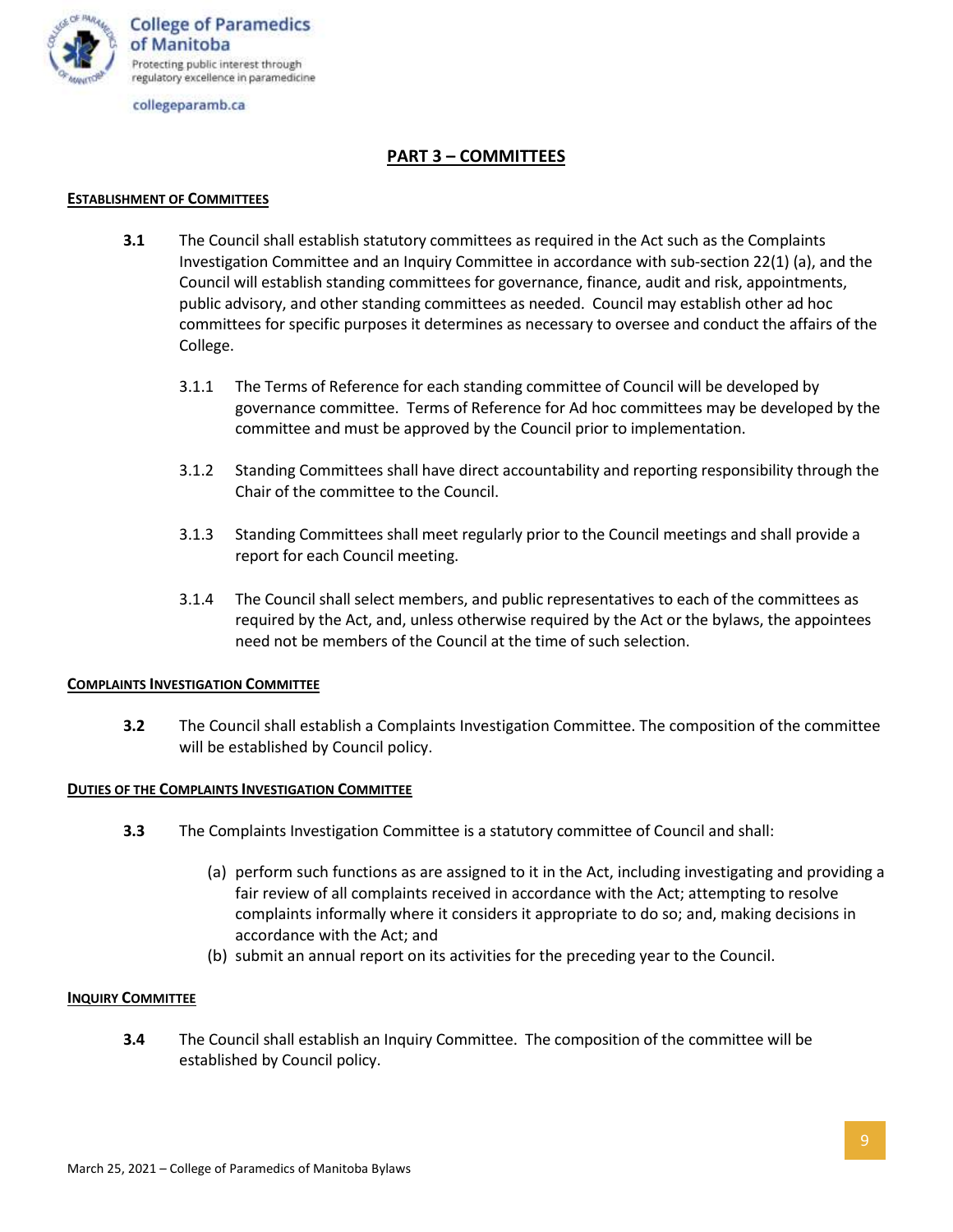

#### **DUTIES OF THE INQUIRY COMMITTEE**

- **3.5** The Inquiry Committee is a statutory committee of council and shall:
	- (a) perform such functions as are assigned to it in the Act including holding hearings on matters referred to it by the Complaints Investigation Committee; providing procedural fairness; and, making decisions about the conduct of investigated registrants; and,
	- (b) submit an annual report on its activities for the preceding year to the Council.

#### **GOVERNANCE COMMITTEE**

**3.6** The Governance committee is a standing committee of Council and shall ensure effective Council governance by advising the Council on matters related to the Council's governance structure and processes, evaluation of Council effectiveness, and includes recruitment and education of Council members.

#### **FINANCE, AUDIT AND RISK COMMITTEE**

**3.7** The Finance, Audit and Risk Committee is a standing committee of Council and shall oversee the financial management of the College. The committee shall be chaired by the Treasurer and include the Registrar as an *ex officio* member.

#### **APPOINTMENTS COMMITTEE**

**3.8** The Appointments Committee is a standing committee of Council and oversees the appointment process to fill vacancies for statutory committees, standing committees of Council, and other standing committees and ad hoc committees of Council as needed.

#### **PUBLIC ADVISORY COMMITTEE**

**3.9** The Public Advisory Committee is a standing committee of Council and oversees the competencybased election process and serves in an advisory capacity to Council and College staff on matters pertaining to public engagement and perception.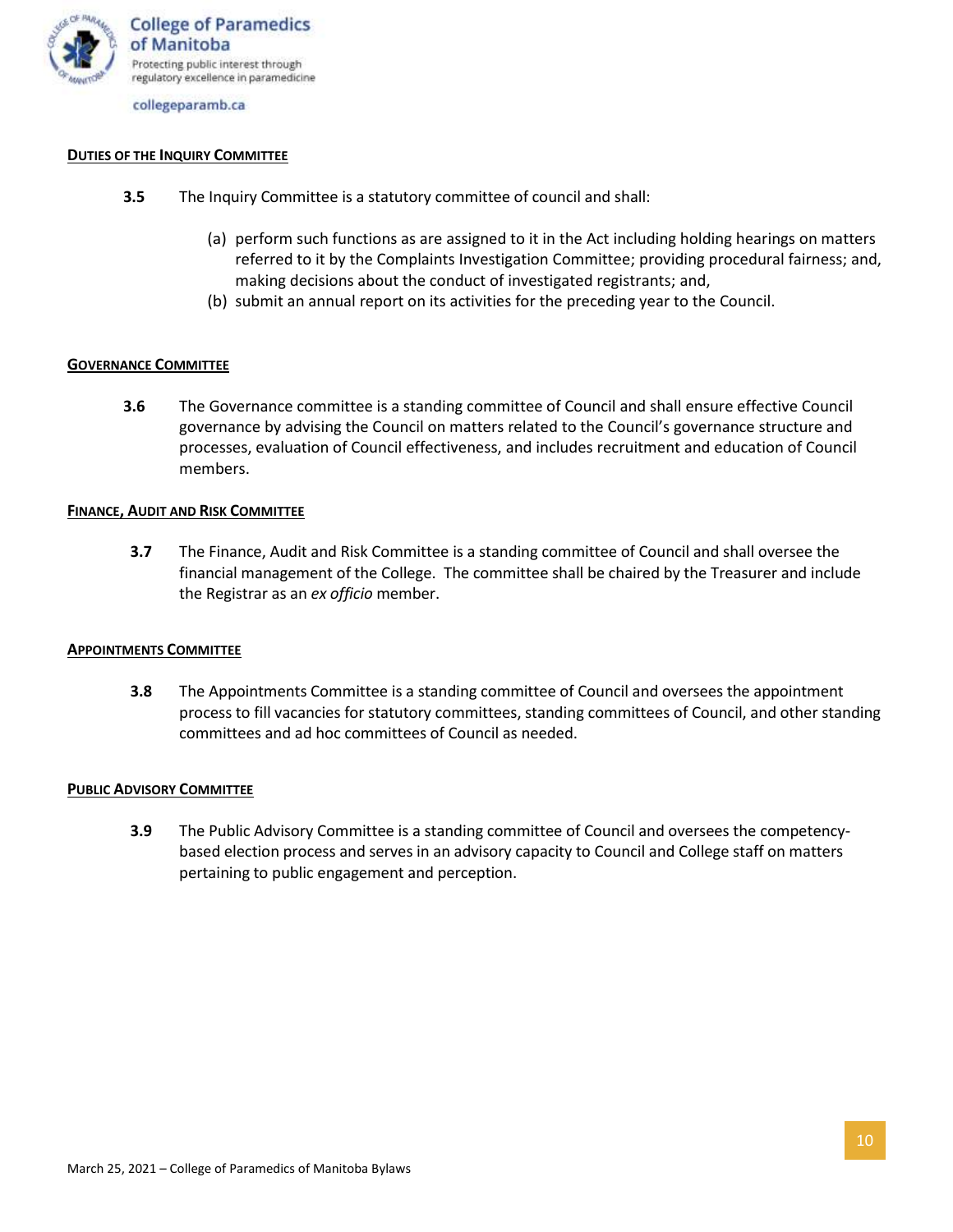

# **PART 4 – MEETINGS AND VOTING**

#### <span id="page-10-0"></span>**MEETINGS OF THE COUNCIL**

- **4.1.** The procedure for Council meetings is as follows:
	- (a) The Chair shall call at least five meetings of the Council annually;
	- (b) The Chair shall provide notice of a Council meeting to all Council members at least seven days prior to the date of the meeting;
	- (c) Council members may participate by videoconference or teleconference;
	- (d) A majority of the officers of the Council, or a two-thirds' vote of all persons on the Council one of whom must be a public representative, may call a special meeting of the Council. Notice of a special meeting must be provided to all Council members at least seven days in advance of the date of the meeting;
	- (e) The Chair may convene special executive or other committee meetings as they consider necessary. The Chair shall provide notice of a special executive or other committee meeting to all persons on the Council, at least seven days in advance of the date of the meeting;
	- (f) The Chair may convene an emergency special meeting of the Council or any committee and may waive requirements for notice; and,
	- (g) A Council member may move for the suspension of a rule of procedure, but any such motion must be subject to a vote and requires support of two-thirds of those Council members present at the meeting

# **MEMBERS OF THE PUBLIC**

**4.2** The Council shall permit members of the public to attend meetings of the College or Council in accordance with subsection 25(5) of the Act.

# **ANNUAL GENERAL MEETINGS**

- **4.3** There shall be an annual general meeting (the "AGM") each year, and:
	- (a) The AGM shall occur at a time and place determined annually by the Council;
	- (b) Each AGM shall occur no later than six months following the College's fiscal year end;
	- (c) Notice of the date of the AGM must be provided to members at least 60 days in advance;
	- (d) A final notice of the AGM and the final agenda must be sent to all members in good standing and public representatives at least 30 days in advance of the date of the meeting;
	- (e) When a circumstance arises in an annual general meeting, regarding the procedure to be followed, that is not provided for by the standing rules of the meeting, or by these bylaws, the Chair shall make the final ruling

# **SPECIAL GENERAL MEETINGS**

**4.4** The Chair may convene a Special General Meeting of the membership at any time the Council determines it is necessary to do so, according to the following: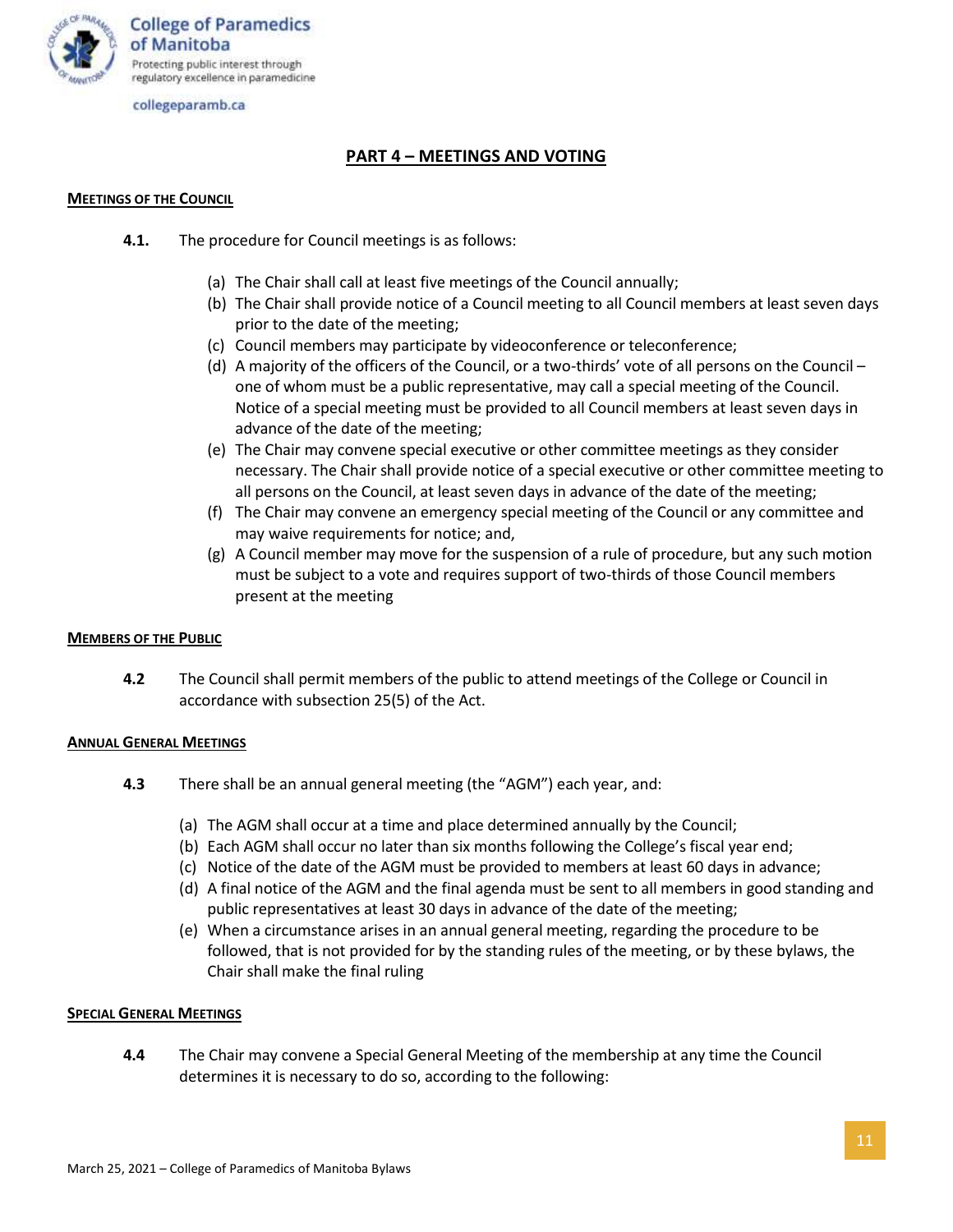

**College of Paramedics** of Manitoba Protecting public interest through regulatory excellence in paramedicine

#### collegeparamb.ca

- (a) The Council must provide notice of a special general meeting to all members and public representatives, at least 30 days prior to the date of the meeting and the notice must include the date of the meeting;
- (b) A special general meeting of the College must be convened when the Council receives a written request, signed by at least five per cent of all members who are entitled to vote, provided such a request clearly states the purpose of the meeting and no other matter can be raised at the meeting;
- (c) Where the Council determines a need for further information, a decision for such a meeting may be delayed until the next Council meeting and a representative of the members, referred to in subsection (b) above, may be asked to attend to provide clarification of the request for the special meeting;
- (d) If not initially indicated in the notice sent out under (a) above, the time and place of such a meeting shall be set by the Council and shall require at least seven days' notice to members; and,
- (e) All notices of the special general meetings must include an agenda of the matters to come before the meeting.
- (f) When a circumstance arises in a special general meeting, regarding the procedure to be followed, that is not provided for by the standing rules of the meeting, or by these bylaws, the Chair shall make the final ruling

# **NOTICE OF MEETINGS**

- **4.5** Notice of meetings must be provided as follows:
	- (a) All notices of an intention to call a meeting shall be filed with the Registrar who shall cause the notices to be forwarded to all members and public representatives entitled to participate in the meeting, as set out within the bylaws;
	- (b) All notices must include an agenda of matters to come before the meeting and must be forwarded electronically or by regular mail to all members and public representatives entitled to participate in the meeting; and,
	- (c) Council members may waive notice of the meeting if all members and public representatives entitled to participate in the meeting agree it is necessary to do so.
	- 4.5.1 An unintentional omission to deliver notice of a meeting or the non-receipt of a notice by any member or public representative who is entitled to participate does not invalidate a properly served notice or the proceeding of the meeting.
	- 4.5.2 Postponement: In the event of an emergency declared by a Federal or Provincial Governments, the Council by a two-thirds vote may postpone any membership meeting mentioned herein. All members shall be notified of the postponement in a manner determined by the Council to be fair and reasonable to all under the circumstances.

# **QUORUM AND PARTICIPATION**

**4.6** Quorum for meetings of the Council (including Special Meetings of the Council) and committees, and Annual and Special General Meetings, are established as follows: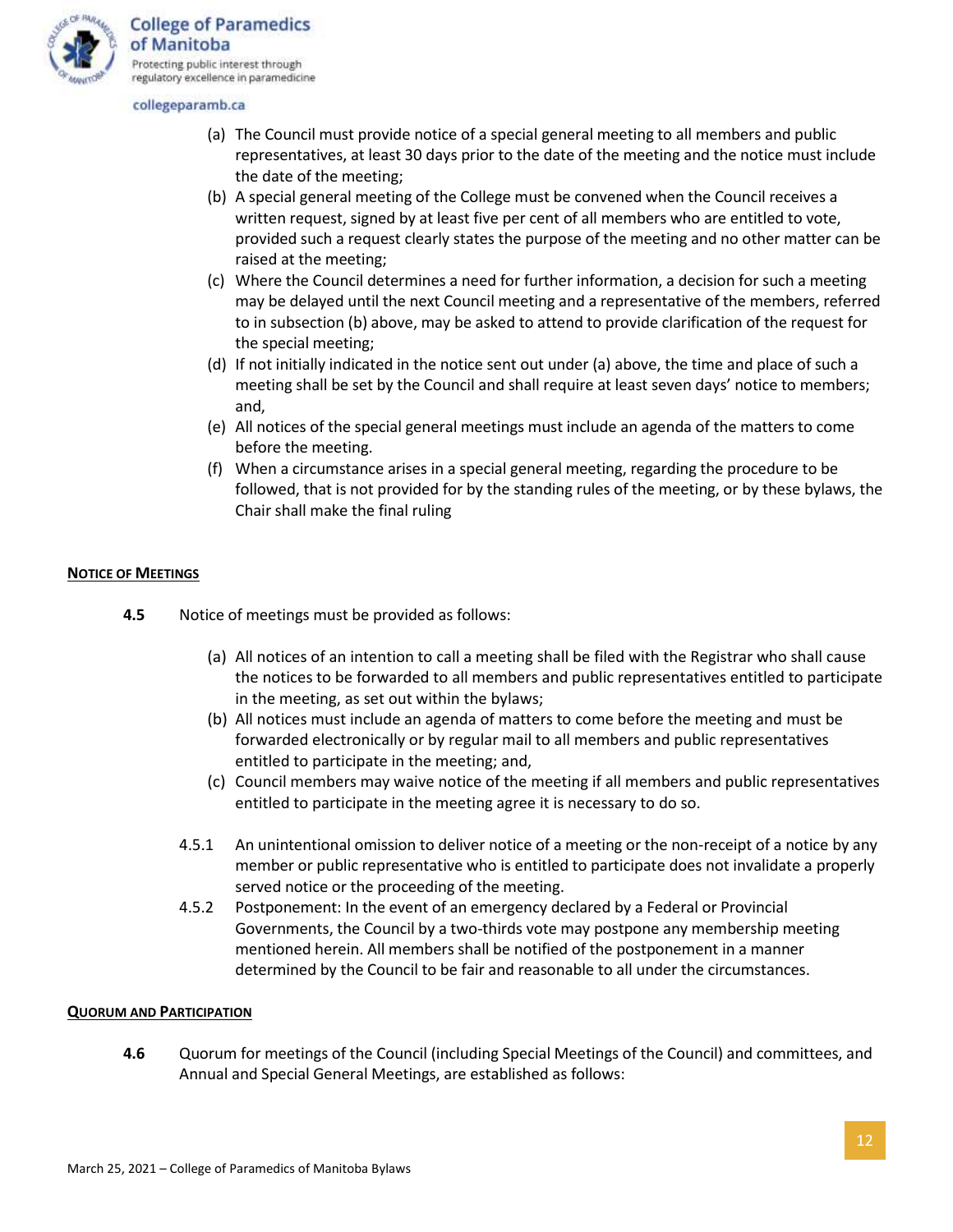

**College of Paramedics** of Manitoba Protecting public interest through regulatory excellence in paramedicine

collegeparamb.ca

- (a) More than half of all Council members, at least one of whom is a public representative and at least one of whom is an officer, shall comprise a quorum for the transaction of business of the Council at the meeting; and,
- (b) A quorum for an Annual or Special Meeting of the College shall be the number of members in good standing, eligible to vote, in attendance at the meeting, provided that at least one officer of the College is present at such a meeting.
- 4.6.1 A member, or public representative, may participate in a meeting by being physically present at the meeting, or by means of telephone or other telecommunication device if the meeting is conducted so that all persons participating in the meeting can communicate with each other. A person participating in a meeting by a telecommunication device is considered to be present at the meeting, shall be counted as part of the quorum, and shall be entitled to speak and vote at the meeting.
- **4.7** All members who are present at duly constituted meetings may vote on a matter brought before any general or special meeting of the College or any Council or committee meeting - if eligible to vote on the matter - with the exception of the Chair of the Council, and the exception of a committee chairperson during a meeting of that committee.
	- 4.7.1 The Chair shall cast a deciding vote in case of a tie vote at Council and Annual General or Special General meetings, and the chairperson shall cast a deciding vote in case of a tie vote at a committee meeting.
	- 4.7.2 All matters requiring a vote must be decided by a majority of the votes cast by eligible voters present and voting at a duly constituted meeting of the Council or a committee, or an Annual General or Special General meeting, unless otherwise specified in the bylaws or in the Act.
	- 4.7.3 Voting on matters must be conducted only by those present and voting at a meeting who are eligible to vote.
	- 4.7.4 Proxy votes will not be permitted.
	- 4.7.5 A vote that is conducted using printed ballots must not accept ballots that do not clearly indicate the voter's intention and will be considered to be a spoiled ballot but will be counted in the overall total and recorded as a separate category of the eligible votes cast.
	- 4.7.6 Voting may be conducted by electronic means established by the College, or by use of a printed mail-in ballot, or combination of methods approved by the Council.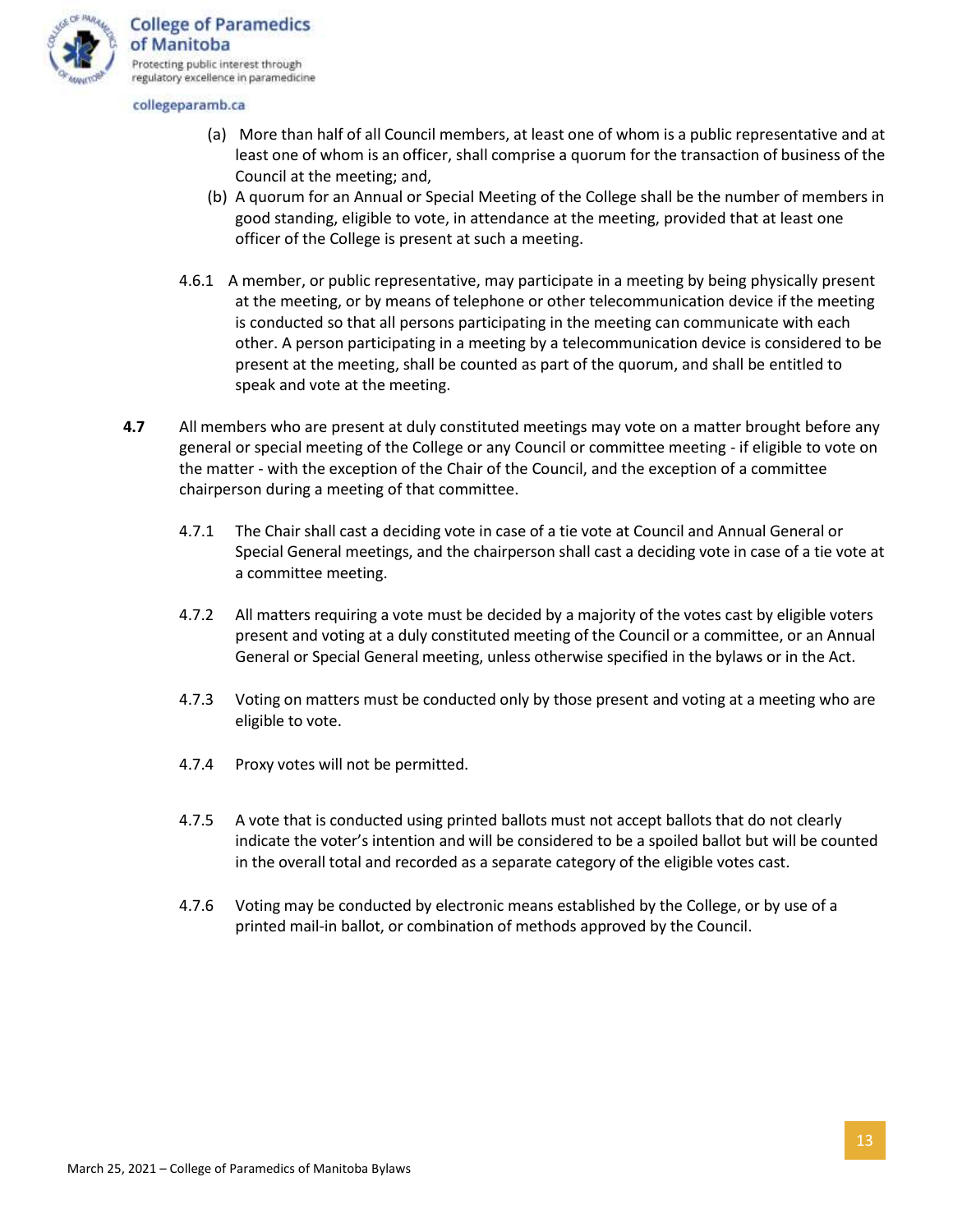

# **PART 5 – REGISTRATION AND REGULATION**

- <span id="page-13-0"></span>**5.1** The rights, privileges and responsibilities of members are established as follows:
	- (a) All members are required to comply with the Act, the regulations, the bylaws, code of ethics, standards of practice, and practice directions
		- (b) Members in good standing in the Full Membership class are entitled to:
			- (i) attend and vote at all general or special meetings of the College;
			- (ii) hold any elected or appointed office in the College;
			- (iii) apply to participate as a member of a College committee; and,
			- (iv) receive privileges and services as may be provided from time to time by the College.
		- (c) Provisional and Temporary purpose members are:
			- (i) entitled to attend but not vote at all general or special meetings of the College;
			- (ii) not entitled to hold any elected office in the College; and
			- (iii) not entitled to apply to participate as a member of a College committee.
		- (d) Non-practicing members in good standing are entitled to:
			- (i) attend and vote at all general or special meetings of the College;
			- (ii) hold any elected office in the College;
			- (iii) apply to participate as a member of a College committee; and,
			- (iv) receive privileges and services as may be provided from time to time by the College.
		- (e) Retired Members are entitled to:
			- (i) attend and vote at all general or special meetings of the College;
			- (ii) hold any elected office in the College; and,
			- (iii) apply to participate as a member of a College committee.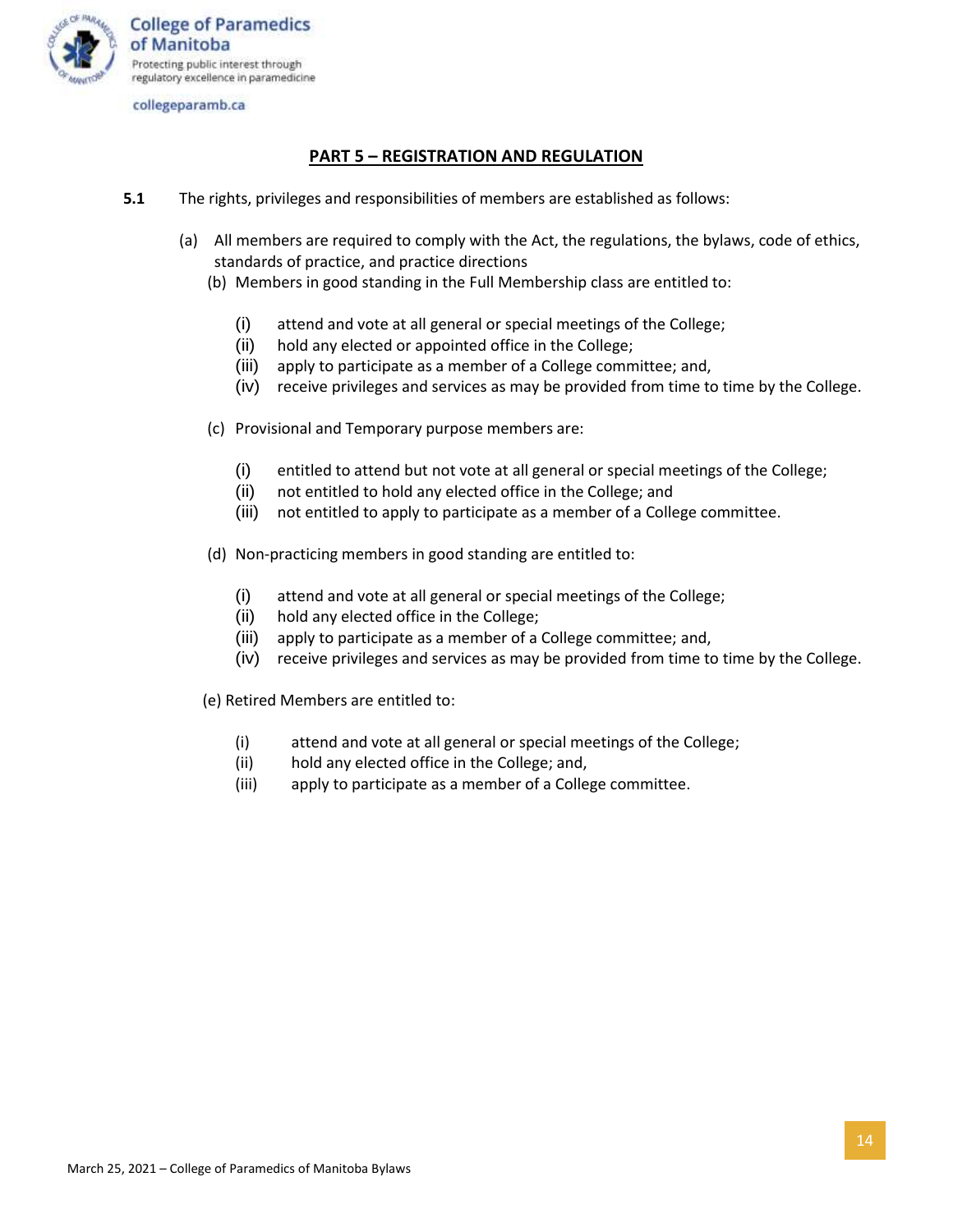

# **FEES**

- **5.2** The fees levied by the College are established as follows:
	- (a) The annual fees of the College shall be approved by Council;
	- (b) The annual fees shall be due and payable by the date set by Council;
	- (c) The annual fee must be assessed on a quarterly pro-rated basis for members who become registered during the year;
	- (d) The Council may consider and approve a special assessment fee to be levied on each of the members for furthering the objects of the College
	- (e) Special assessments shall be deemed part of the annual fee during the year in which such an assessment is levied;
	- (f) A non-refundable application fee in an amount established by the Council, which shall accompany the application for registration; and,
	- (g) Any other fee the Council deems necessary to conduct the affairs of the College.

# **WAIVER OR REDUCTION OF FEE**

**5.3** In circumstances deemed by the Registrar to be appropriate, the Registrar, in their discretion, may waive, reduce, or defer payment of any fee or assessment payable by a member.

#### **REINSTATEMENT AND PENALTY FEES**

**5.4** The Council or the Registrar shall have the authority to establish penalty fees for late payment of fees and/or a failure to renew a certificate of practice or a permit.

# **PUBLISHING SCHEDULE OF FEES**

**5.5** The schedule of fees, as approved by the Council, shall be published on the College website and shall be accessible to the public and members or by request to the College designated administrative staff person.

#### **CERTIFICATE OF PRACTICE**

- **5.6** The Certificate of Practice must be issued in the member's full legal name.
	- 5.6.1 The Certificate of Practice is valid only for the period specified and may be renewed in accordance with the Act, general regulation, the bylaws, and the College's administrative policies.
	- 5.6.2 The certificate of practice shall be renewed on an annual basis. Notice to members holding a certificate of practice shall be issued advising of the due date for the renewal of the certificate of practice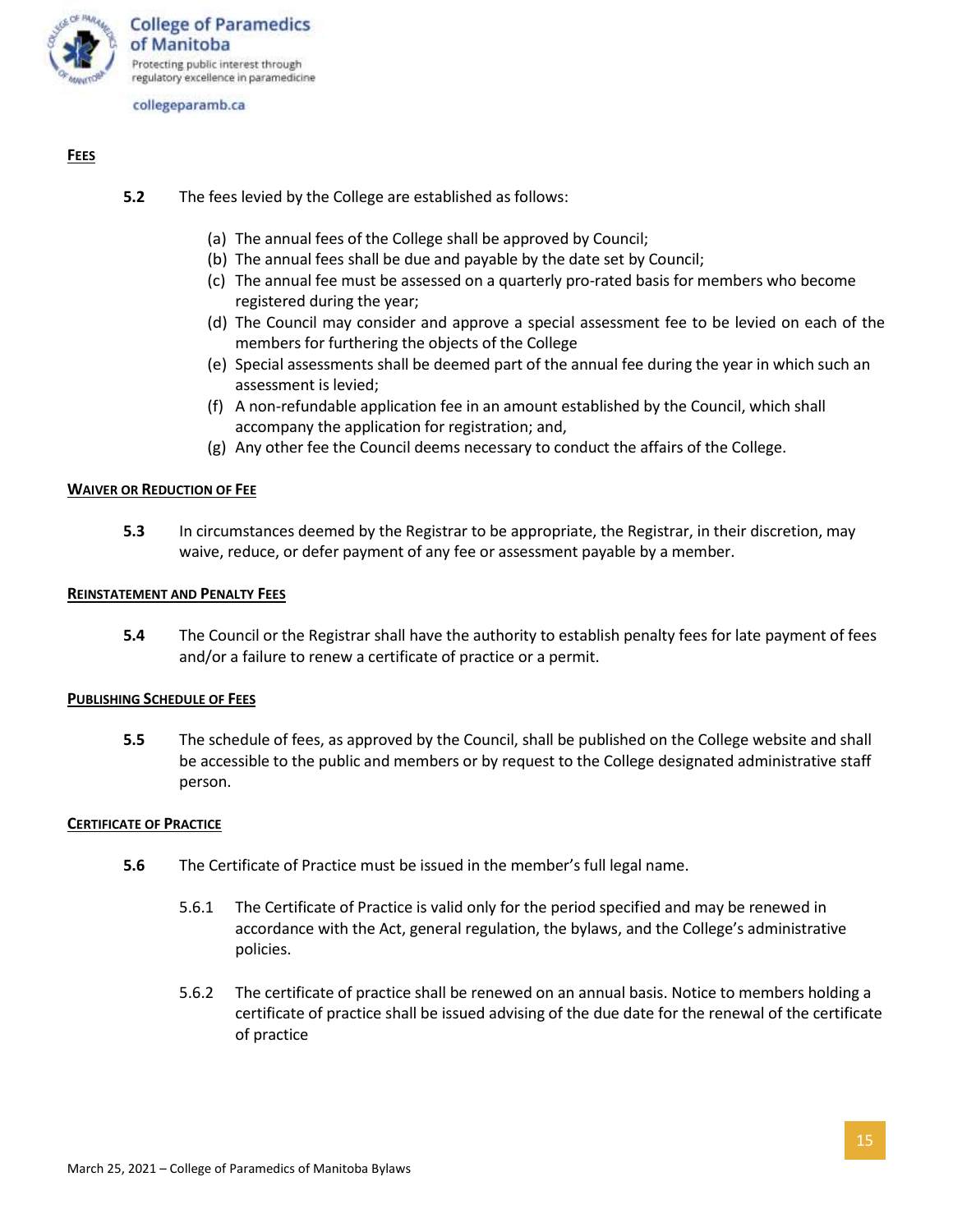

#### **HEALTH PROFESSION CORPORATIONS**

- **5.7** Applications
	- a) An application for an initial permit or renewal of a permit for a Health Profession Corporation shall be made in accordance with the general regulation
	- b) An application for an initial permit by a Health Profession Corporation shall be subject to applicable fees.
	- c) Applications and fees for renewals of Health Profession Corporation permits must be received by the Executive Director/Registrar at least 30 days prior to the permit expiration date.
	- 5.7.1 Notice of Change a Corporation appearing on the Health Profession Corporation Registry shall give notice to the CEO/Registrar within 30 days of:
		- ii) any change of name;
		- iii) any change in directors;
		- iv) any change in officers;
		- v) any change in voting shareholders;
		- vi) any change in non-voting shareholders; or
		- vii) any change of address, telephone number, facsimile number, or electronic mail address.

#### **PRACTICE AUDITS**

- **5.8** The College may conduct practice audits of its members for the purpose of ensuring compliance with the Act, regulations, the bylaws, code of ethics, practice directions, and standards of practice of the College.
	- 5.8.1 On conclusion of a practice audit, the practice auditor shall provide a written report to the Registrar.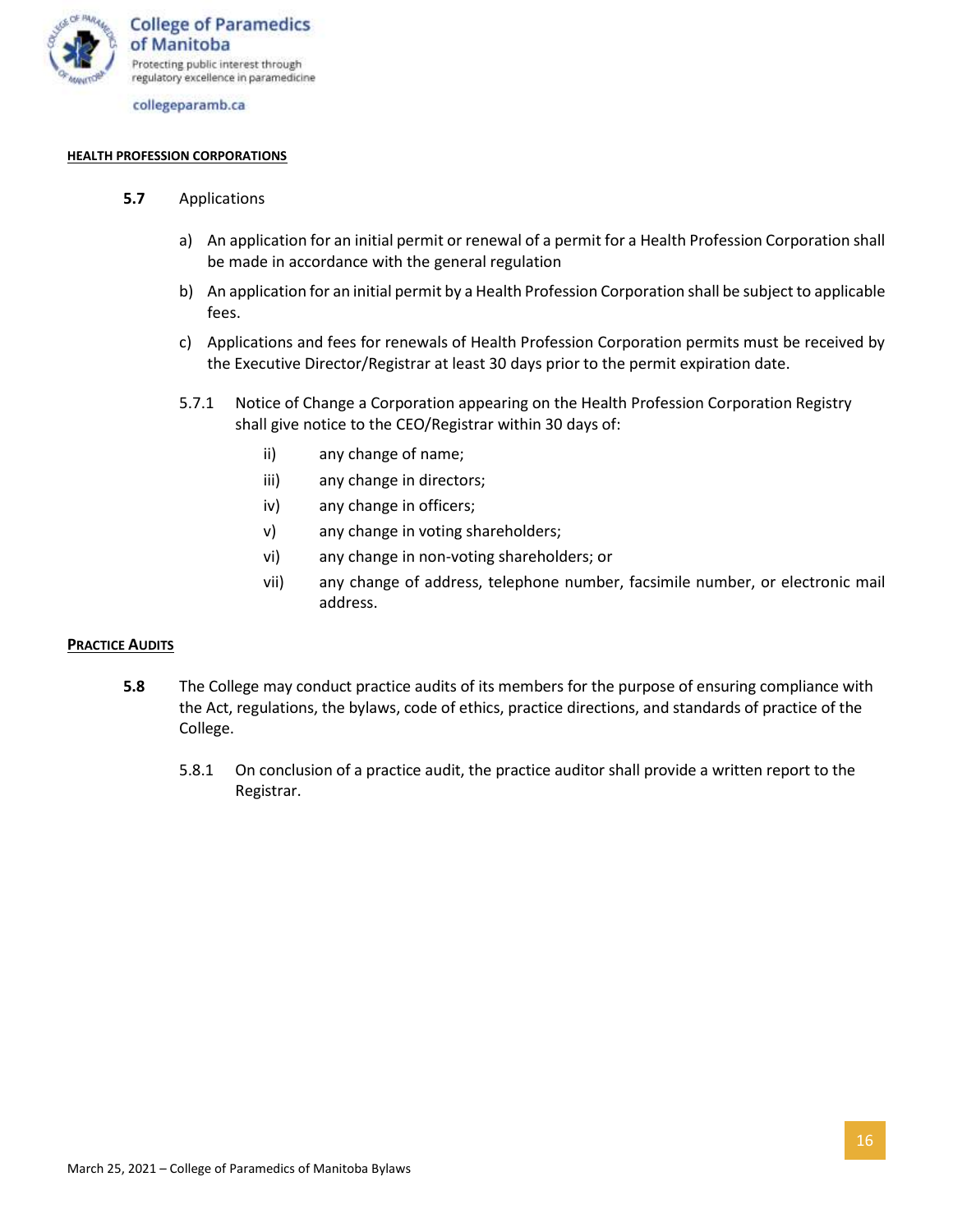

# **PART 6 – ADMINISTRATION**

# <span id="page-16-0"></span>**REGISTRAR**

- **6.1** The Council shall appoint a Registrar to administer the regulatory affairs of the College.
	- 6.1.1. The Council may appoint a Deputy Registrar to act under the direction of the Registrar and perform the duties specified in the position description for the Deputy Registrar.
	- 6.1.2. The Council shall have the authority to appoint an Acting Registrar when the Registrar is absent or otherwise unable to act, or when there is a vacancy in the office of the Registrar. The Deputy Registrar may be appointed as Acting Registrar.

# **EXECUTIVE LIMITATIONS**

**6.2** No agents or employees of the College shall have any authority to act on behalf of the Council or College except as provided in the Act, the bylaws, the regulations, the College's governance policies or position descriptions, or by motion of the Council.

# **PROTECTION OF CONFIDENTIALITY**

**6.3** Every person employed by, or acting on behalf of, the College – including every Council member and committee member - must preserve confidentiality in the course of conducting their duties and responsibilities and shall not disclose any information that comes to their knowledge except in accordance with the code of ethics, standards of practice, the College's governance policies, administrative policies and the bylaws, and as required by the Act, or any other applicable legislation.

# **FINANCIAL REPORTS**

**6.4** The Registrar shall cause a report and statement of the College's financial status to be prepared, with oversight from the Treasurer, and provided to the Council at any of its regular meetings for review and approval.

# **ANNUAL AUDITS**

- **6.5** The Treasurer shall ensure that the financial affairs of the College are audited annually and that such audit will be completed by the external auditors authorized by the Council to do so.
	- 6.5.1 The Treasurer shall ensure that an audit report is received and approved by the Council and, following approval by the Council, made accessible to members prior to the AGM.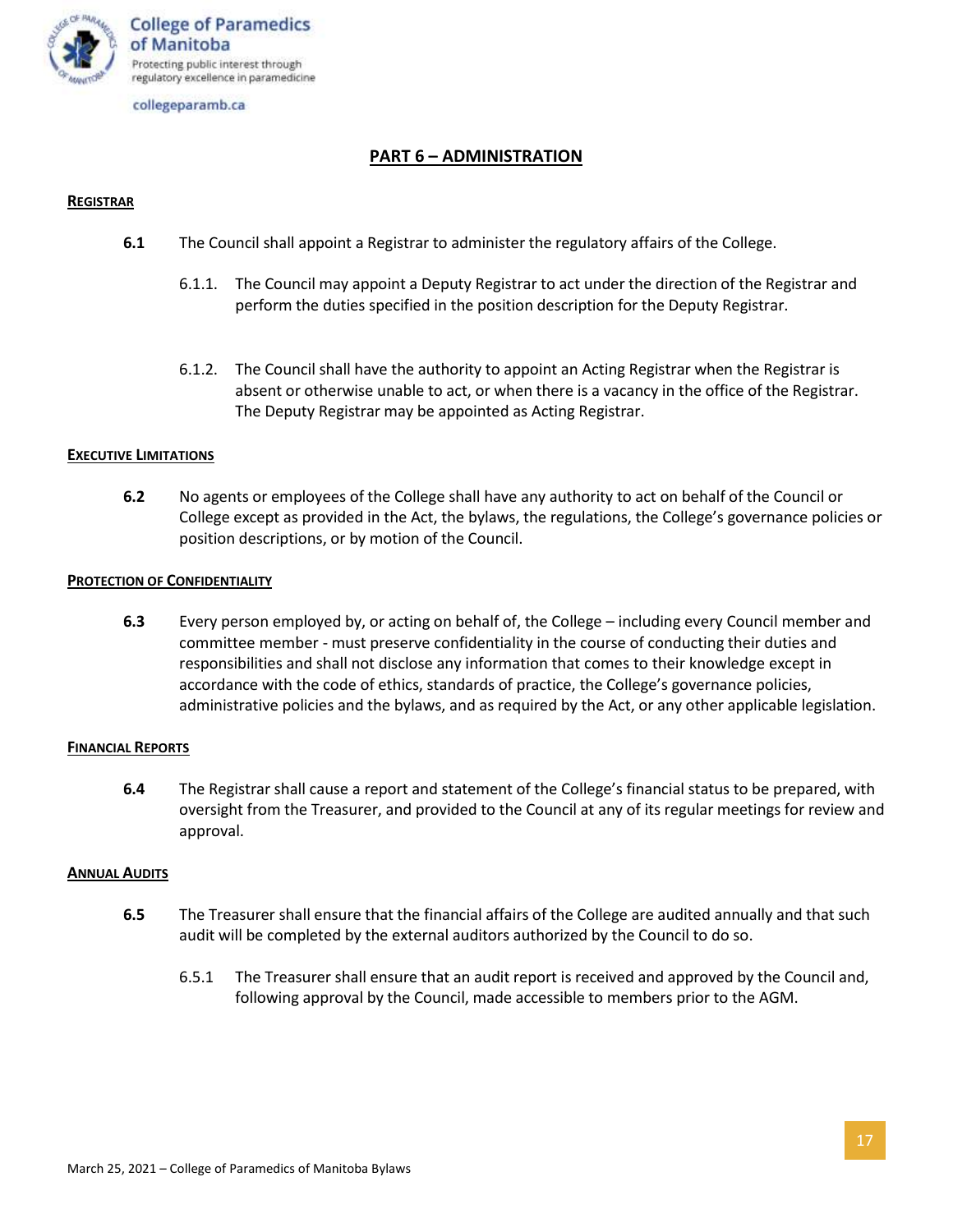

#### **COUNCIL MEMBERS – REMUNERATION AND EXPENSES**

- **6.6** Council members shall be paid by the College, in accordance with a policy established by the Council, for time spent while engaged in the business of the Council.
	- 6.6.1 Council members shall be reimbursed by the College for expenses incurred in the course of carrying out the business of the Council and subsection 6.10 applies to this reimbursement.

#### **BUSINESS EXPENSES REIMBURSEMENT**

**6.7** Expenses incurred while conducting the affairs of the College may be reimbursed to any staff or member acting on behalf of the College in accordance with a policy established by the Council provided prior approval for the expense has been provided by the Registrar.

#### **PROTECTION OF PERSONAL INFORMATION**

**6.8** The College shall not disclose any member's personal information unless required or permitted to do so by the Act, the bylaws, the regulations, or the College's administrative policies.

#### **DISCLOSURE, ACCESS, AND RETENTION OF ADMINISTRATIVE RECORDS**

- **6.9** The procedures for the disclosure and retention of, and access to, administrative records, are as follows:
	- (a) The administrative records of the College are confidential and not available to members of the public except as published by the College or required by the Act
	- (b) All administrative, registration, and procedural records of the College, as well as certificates of practice, shall be kept in an orderly and current manner and stored in a secure location for a period specified in the College's administrative policies except where otherwise governed by applicable legislation.
	- (c) Access to the records shall be administered by the designated administrative staff person.

# **DISPOSAL OF RECORDS**

**6.10** Records are to be disposed of in a secure manner preserving confidentiality and in accordance with the procedures stipulated in the College's administrative and governance policies.

# **HUMAN RESOURCES**

**6.11** The Council shall establish policies and procedures for the administration of human resources, including position descriptions and performance appraisals.

#### **SALARY SCHEDULE**

**6.12** The Registrar shall maintain a salary schedule and benefits program for all positions of employment within the College.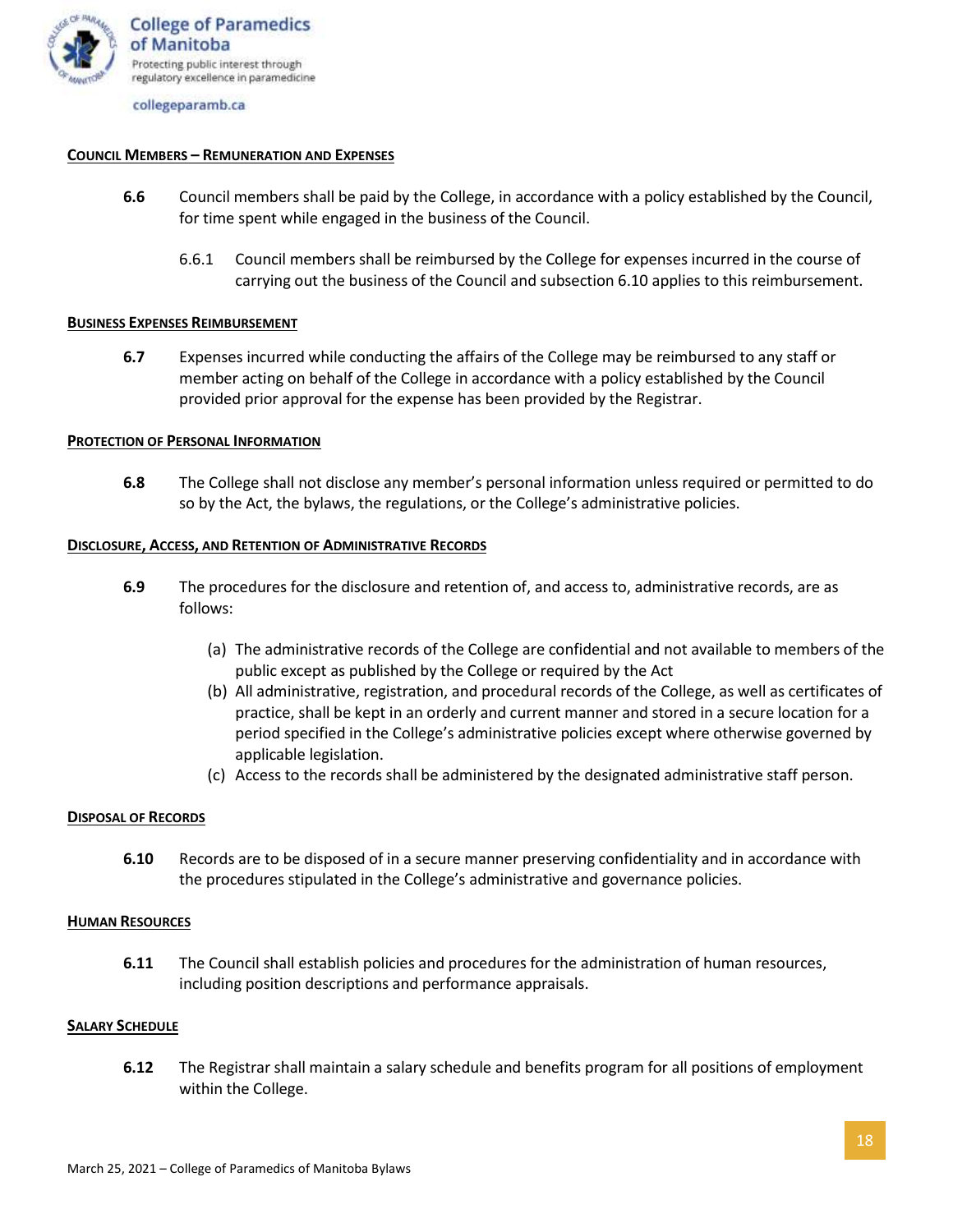

#### **PERFORMANCE APPRAISALS**

- **6.13** The Council shall conduct, or cause to be conducted, an annual performance appraisal of the Registrar, in accordance with the College's governance policies.,
- **6.14** The Registrar shall conduct, or cause to be conducted, performance appraisals of all other employees, in accordance with the College's governance policies.,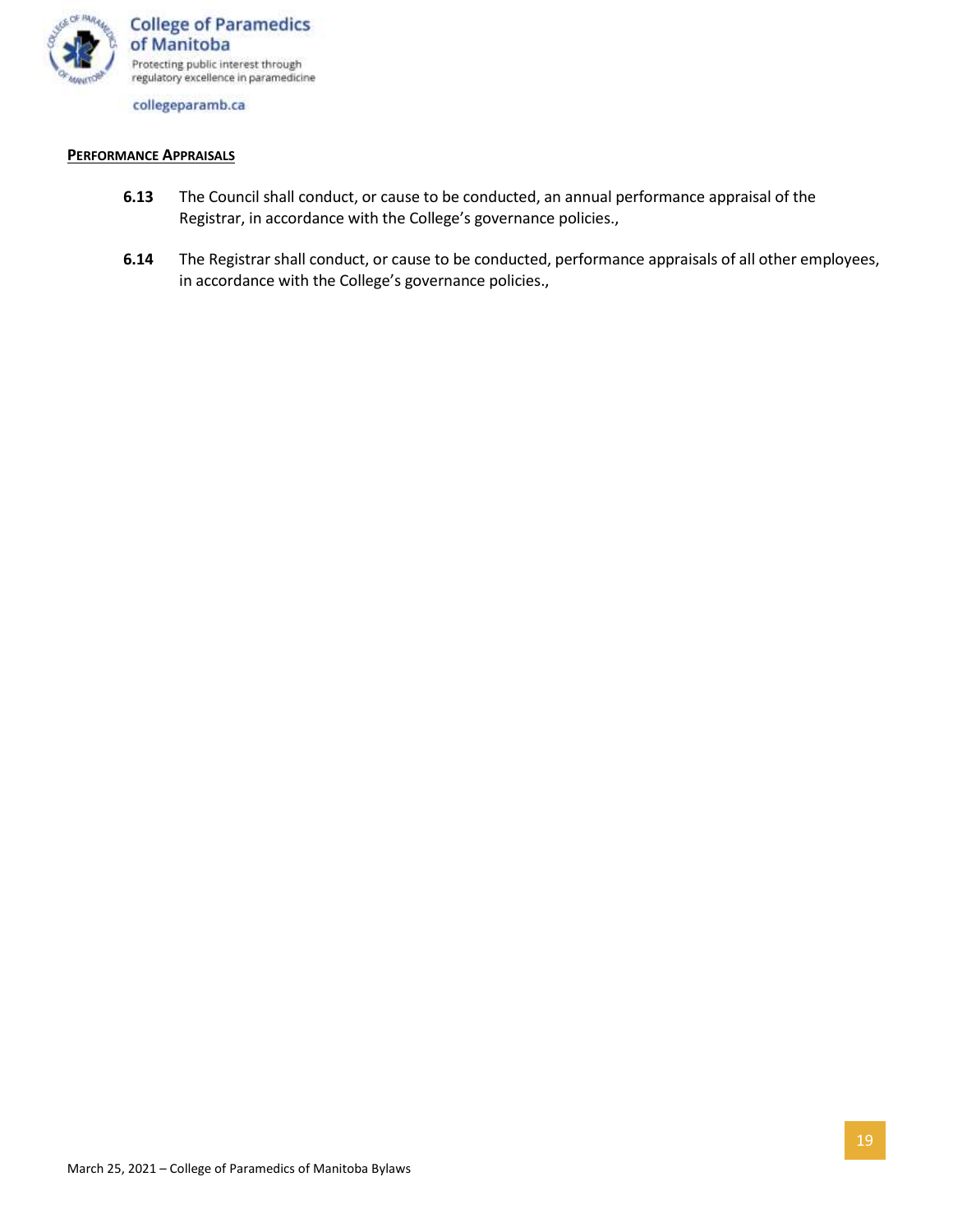

# **PART 7 – GENERAL**

#### <span id="page-19-0"></span>**PROMOTION OF THE WELFARE OF THE MEMBERS AND THE PROFESSION**

- **7.1** The College may develop, maintain, and publish practice expectations or policy statements of relevance to the profession of paramedicine relating to the following:
	- (a) promoting the ability of members to respond to changes in practice environments, advances in technology and other emerging issues;
	- (b) working to achieve access for the people of Manitoba to adequate numbers of qualified and competent members of the profession;
	- (c) developing, establishing, and maintaining programs that provide information about paramedicine, and that assist persons in exercising their rights under the Act, the regulations, bylaws. and Code of Ethics;
	- (d) promoting and enhancing the College's relations with its members, other colleges, stakeholders, and the public; and,
	- (e) promoting inter-professional collaboration with other colleges

#### **APPROVAL, AMENDMENTS AND REPEAL OF BYLAWS**

- **7.2** This section establishes the procedures for the approval, amendment, and repeal of bylaws.
	- 7.2.1 The Council, a committee, or any member may propose an amendment, enactment, or repeal to the bylaws of the College
	- 7.2.2 Any such proposed amendment, enactment or repeal shall first be submitted in writing to the Registrar
	- 7.2.3 The Council shall promptly review proposed amendments, enactment or repeal and consider approval, rejection, or variation of the amendment
	- 7.2.4 The Council shall provide each proposed bylaw or an amendment to a bylaw or provide notice of intent to repeal a bylaw or a provision of a bylaw, to the members for review and comment through electronic publication on the College website or by request to the College. The members shall have at least 30 days to provide comments to the Council for its consideration
	- 7.2.5 The Council may, by a majority vote of those present and voting on the matter at a properly constituted meeting of the Council, or by a special meeting of members, provisionally amend, repeal, or enact any bylaw consistent with the accomplishment of the objects and affairs of the College

# **APPROVAL, AMENDMENT AND REPEAL OF CODE OF ETHICS**

**7.3** The Council shall adopt a Code of Ethics as a standard for the professional conduct of paramedics